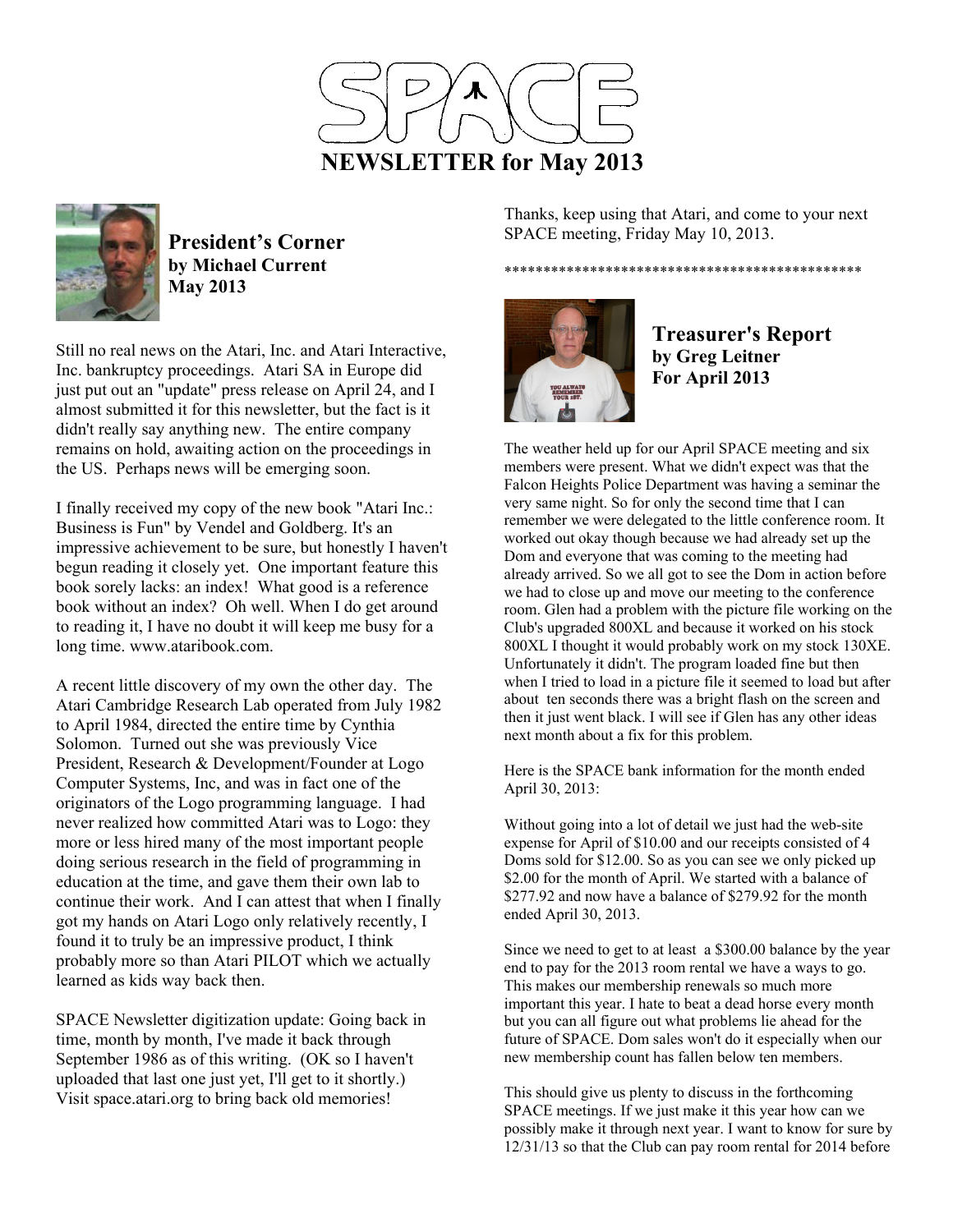the year begins. It's a lot to think about but we need to tackle it very soon so let's begin a dialogue next month. See you all at the very important May 2013 SPACE Meeting.

\*\*\*\*\*\*\*\*\*\*\*\*\*\*\*\*\*\*\*\*\*\*\*\*\*\*\*\*\*\*\*\*\*\*\*\*\*\*\*\*\*\*\*\*\*\*



 **Secretary's Report By Steve Peck For April 2013** 

 Well, here I am again with another Secretary's Report. The meeting commenced at approximately 7:40 PM. We were kicked out of the main room by a meeting of police officers that reserved the room. Who knew? (LOL) So, we went into the conference room instead. We looked at the book Greg brought to the meeting that his son bought him. It was interesting seeing all the history of Atari and how it eventually evolved into such a big household name. It was really delightful to see all that. The meeting continued until it adjourned at 8:20 PM.

 Furthermore, I am really interested in seeing how this bankruptcy case pans out with the current incarnation of Atari, Inc. I would like to see it restructured and, hopefully, made into a successful company. Granted it will never be the way it would be in the 1980s. Those days are long gone. But, there could be someone who might be interested in buying the name, at least, and using that. Then, maybe.

Well, that concludes the Secretary's Report until next month. In the words of the great Stan Lee:

## EXCELSIOR!

## \*\*\*\*\*\*\*\*\*\*\*\*\*\*\*\*\*\*\*\*\*\*\*\*\*\*\*\*\*\*\*\*\*\*\*\*\*\*\*\*\*\*\*\*

From: Michael Current <michael@mcurrent.name> Sent: Thursday, May 02, 2013 9:50 PM Subject: maxYMiser v1.33

maxYMiser v1.33 May 1st, 2013 gwEm/PHF writes:

 To celebrate International Workers Day I am releasing a new version of maxYMiser, and after four years it is about time! There are some bug fixes and minor usability improvements.. but the main feature is a mode which enables MIDI note output on the STe DMA channels - this even works on non-STe machines. Finally you can sequence some external synthesisers with maxYMiser.

\*\*\*\*\*\*\*\*\*\*\*\*\*\*\*\*\*\*\*\*\*\*\*\*\*\*\*\*\*\*\*\*\*\*\*\*\*\*\*\*\*\*\*\*

I hope you will all enjoy the new version.

Visit the maxYMiser website http://preromanbritain.com/maxymiser From: Michael Current <michael@mcurrent.name> Sent: Saturday, May 04, 2013 8:31 AM Subject: White Circus

from Andreatari Posted Wed May 1, 2013 1:06 PM

Dear friends

 When I bought my first Atari 800XL, in 1984, I immediately realized to have in my hands not only a good "game machine" but also a powerful 'didactic' instrument to learn.

 I enjoyed myself with several good games published in the first half of the 80's and then, I started to program with the excellent Basic available on the Atari 8 bit trying to explore and exploit the graphic and the sound of my machine.

 Italian books or magazines were almost not existing and, obviously, Internet was far to be a solution... I didn't stop in my passion and, with many difficulties, I was able to get some documents in English from the USA.

 With these info and billions of hours awake in the night, I made the jump from Basic to the 'mystic' Machine Language...

 In those years it was very popular "Winter Games" by Epyx but, unfortunately, it didn't exist an Atari version. For this reason I decided to try to convert the Ski Jump event and to show my creation to Lindasoft, a mythical Italian software house supporting the 8-bit world.

 The meeting was very positive and they asked me to complete an 'Atarian' version of winter games. I finished the game and it was published (obviously without the Ski Jump event, too similar to the original from Epyx) but, due to the Italian Atari market, based mainly on systems connected with cassette recorders, Lindasoft decided to sell it only on tape... a multi-event game is conceptually made to be run by diskette and the cassette version was not a good idea.

 Now, after a lot of years, and thanks to the support of Filippo Santellocco ( http://www.santelloc...atari/index.htm ) and other friends, It's possible for me to recover this old program and to share it with all you in this complete and never released disk version. I've prepared also an English version of the instruction manual and I recommend you to read it before to play

White Circus is a multi-event sport game, it runs on all Atari 8-bit systems and it gives you the opportunity to compete with your friends in 5 different winter disciplines.

Please remember:

 currently my English is very far to be perfect, but it was absolutely terrible when I was a boy, so I beg your pardon for any text error in the game.

 Also, White Circus has been my very first game... I programmed the code in Machine Language, I created the graphics, the music and the sounds effects. I assembled it in about 10 months in 1987, using BBK Monitor, not a real and comfortable Assembler tool…

 It's normal that White Circus is not perfect and that the playability is not always at the top. I know that it is not a masterpiece but it's a my creature and I will always love it.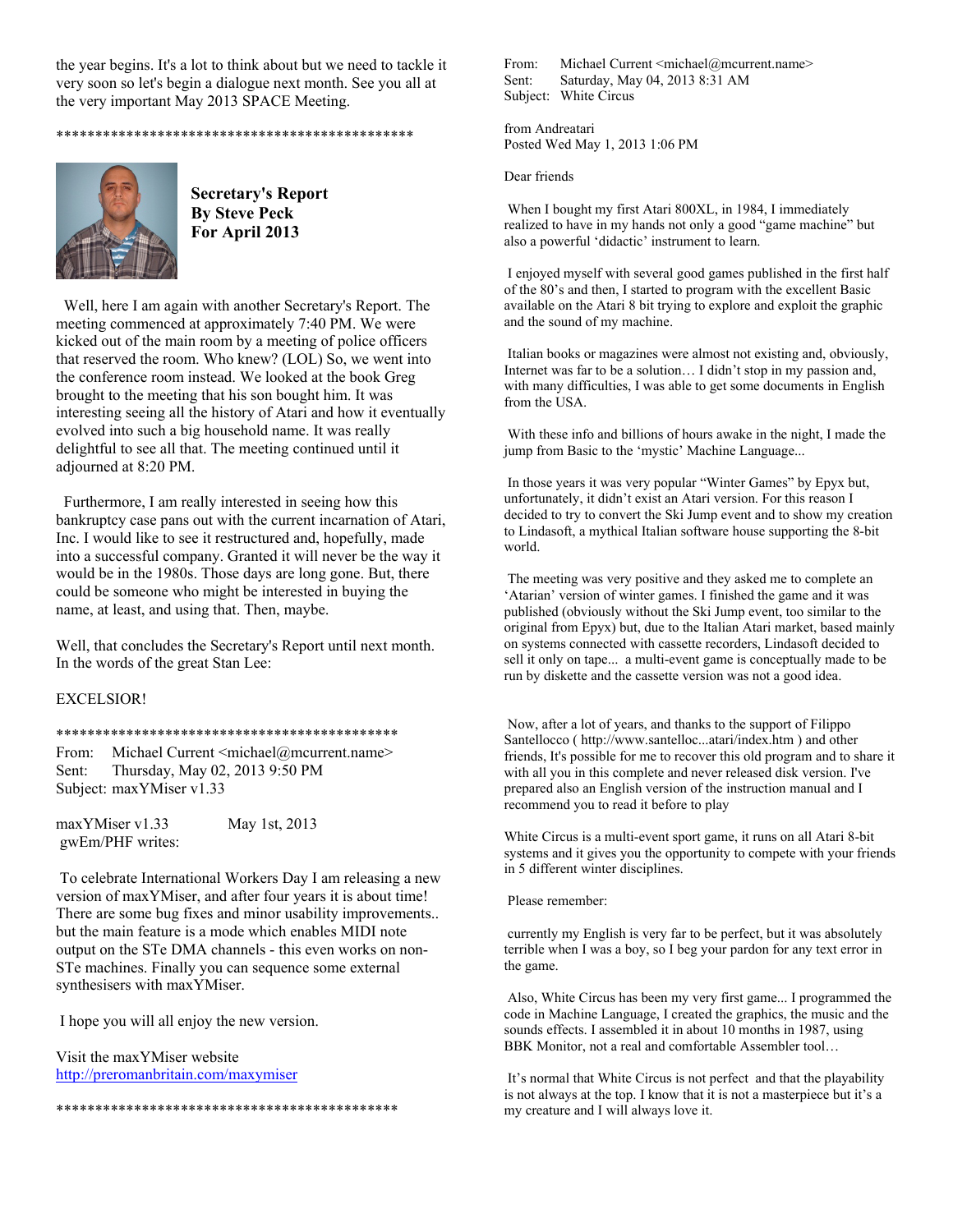It's a great joy for me to have finally the opportunity to share it with all you, Atari fans

Ciao  $P.S.$ You can find this game and other news also in the nice website of Filippo: http://www.santellocco.com/atari/programmi.htm